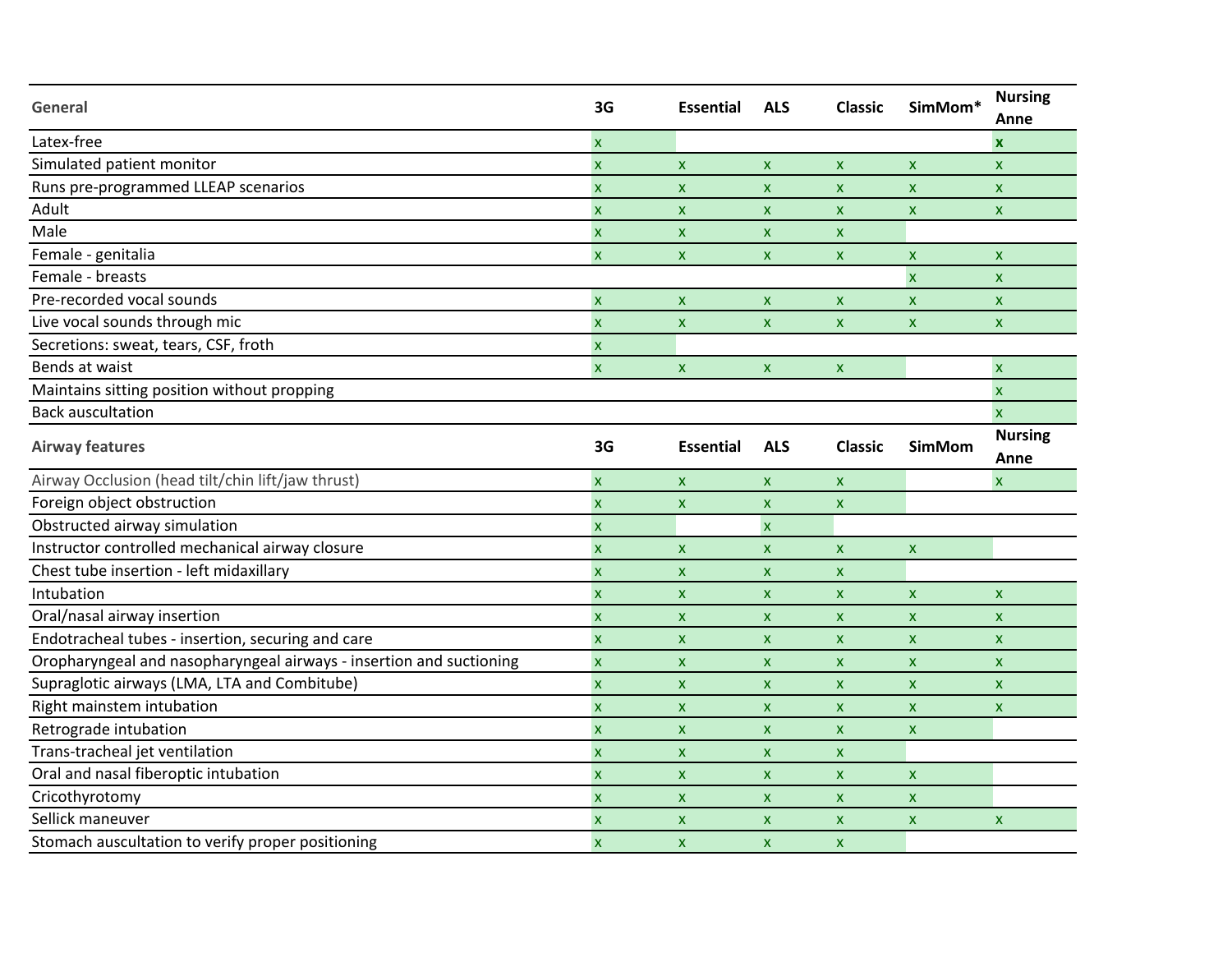| Oxygen delivery procedures                         | $\boldsymbol{\mathsf{x}}$ | $\mathsf{x}$              | $\mathsf{X}$              | X                         | $\mathsf{x}$       | $\mathsf{X}$              |
|----------------------------------------------------|---------------------------|---------------------------|---------------------------|---------------------------|--------------------|---------------------------|
| Suctioning techniques                              | X                         | X                         |                           | $\boldsymbol{\mathsf{x}}$ | $\mathsf{x}$       | $\mathsf{x}$              |
| Tracheostomy care and suctioning                   | $\boldsymbol{\mathsf{x}}$ | X                         | $\pmb{\times}$            | $\mathsf{x}$              | $\mathsf{x}$       | $\mathsf{x}$              |
| Auscultation of lung sounds                        | $\boldsymbol{\mathsf{x}}$ | $\boldsymbol{\mathsf{x}}$ | $\pmb{\times}$            | $\mathsf{x}$              | X                  | $\mathsf{x}$              |
| Auscultation of lung sounds during ventilation     | $\boldsymbol{\mathsf{X}}$ | $\boldsymbol{\mathsf{x}}$ | $\boldsymbol{\mathsf{x}}$ | X                         | $\mathsf{x}$       | $\mathsf{x}$              |
| Lung sounds, synchronized with breathing rate      | $\boldsymbol{\mathsf{x}}$ | $\boldsymbol{\mathsf{x}}$ | $\mathsf{x}$              | $\mathsf{x}$              | X                  | $\mathsf{X}$              |
| Individual lung or bilateral sound selection       | $\boldsymbol{\mathsf{x}}$ | $\boldsymbol{\mathsf{x}}$ | $\pmb{\times}$            | $\mathsf{x}$              | $\mathsf{x}$       | $\mathsf{x}$              |
| Needle chest decompression                         | $\boldsymbol{\mathsf{x}}$ | $\boldsymbol{\mathsf{x}}$ | $\boldsymbol{\mathsf{x}}$ | $\mathsf{x}$              | $\mathsf{x}$       | $\mathsf{x}$              |
| Pharyngeal obstruction                             | $\boldsymbol{\mathsf{x}}$ | $\boldsymbol{\mathsf{x}}$ |                           | $\pmb{\mathsf{x}}$        |                    |                           |
| Laryngospasm                                       | $\boldsymbol{\mathsf{x}}$ | $\boldsymbol{\mathsf{x}}$ |                           | $\overline{\mathbf{x}}$   |                    |                           |
| Decreased Lung compliance                          | $\boldsymbol{\mathsf{x}}$ |                           |                           | $\pmb{\mathsf{x}}$        |                    |                           |
| Airway increased right and/or left lung resistance | $\boldsymbol{\mathsf{x}}$ | $\boldsymbol{\mathsf{x}}$ | $\boldsymbol{\mathsf{x}}$ |                           |                    |                           |
| Stomach decompression                              | $\boldsymbol{\mathsf{x}}$ | $\boldsymbol{\mathsf{x}}$ |                           | $\pmb{\mathsf{x}}$        |                    |                           |
| Laryngeal mask airway                              | $\boldsymbol{\mathsf{x}}$ | X                         | $\mathsf{x}$              | X                         | $\mathsf{x}$       | $\mathsf{x}$              |
| <b>Ventilation Sensor</b>                          | $\boldsymbol{\mathsf{x}}$ | X                         | $\pmb{\times}$            |                           |                    |                           |
| Co <sub>2</sub> exhalation                         | $\boldsymbol{\mathsf{X}}$ | $\boldsymbol{\mathsf{x}}$ |                           | X                         |                    |                           |
| Positive pressure ventilation                      | $\boldsymbol{\mathsf{x}}$ |                           | $\mathsf{x}$              |                           |                    |                           |
| Airway complications (instructor controlled)       | $\boldsymbol{\mathsf{x}}$ | $\mathsf{x}$              | $\mathsf{x}$              | $\pmb{\mathsf{x}}$        | $\pmb{\mathsf{X}}$ |                           |
| <b>Force Monitoring</b>                            |                           |                           |                           | $\boldsymbol{\mathsf{x}}$ | $\mathbf x$        |                           |
| Realistic chest rise and fall                      | $\pmb{\mathsf{x}}$        | $\boldsymbol{\mathsf{x}}$ | $\mathsf{x}$              | $\mathsf{x}$              | $\mathsf{x}$       | $\mathsf{x}$              |
| Vomiting                                           | $\overline{\mathsf{x}}$   |                           |                           |                           |                    |                           |
| Esophageal intubation                              | $\boldsymbol{\mathsf{x}}$ | $\pmb{\mathsf{X}}$        | $\pmb{\mathsf{x}}$        |                           |                    |                           |
| Inflatable tongue edema                            | $\boldsymbol{\mathsf{x}}$ | $\mathsf{x}$              | $\mathsf{X}$              | $\mathsf{x}$              | $\pmb{\mathsf{X}}$ |                           |
| <b>Circulation/Blood Pressure/Pulses</b>           | 3G                        | <b>Essential</b>          | <b>ALS</b>                |                           | <b>SimMom</b>      | <b>Nursing</b><br>Anne    |
| Instructor controlled ECG rhythm                   | $\overline{\mathsf{x}}$   | $\mathsf{x}$              | $\mathsf{X}$              | $\mathsf{x}$              | $\mathsf{x}$       | $\mathsf{X}$              |
| <b>ECG</b> monitoring                              | $\pmb{\mathsf{X}}$        | $\boldsymbol{\mathsf{x}}$ | $\mathsf{X}$              | $\mathsf{x}$              | $\pmb{\mathsf{X}}$ | $\mathsf{x}$              |
| Defibrillation (manual/automatic)                  | $\boldsymbol{\mathsf{x}}$ | $\boldsymbol{\mathsf{x}}$ | $\pmb{\mathsf{x}}$        | $\mathsf{x}$              | X                  | $\mathsf{x}$              |
| Compatible with Laerdal LINK Technology            |                           |                           | $\mathsf{x}$              | $\mathsf{x}$              | $\mathsf{x}$       | $\mathsf{x}$              |
| Auto conversion of ECG w/defibrillation            | $\overline{\mathsf{x}}$   | $\overline{\mathsf{x}}$   | $\boldsymbol{\mathsf{x}}$ | $\boldsymbol{\mathsf{x}}$ | $\mathbf x$        | $\boldsymbol{\mathsf{x}}$ |
| <b>Defibrillation sensors</b>                      | $\pmb{\mathsf{x}}$        | $\boldsymbol{\mathsf{x}}$ | $\pmb{\times}$            | $\mathsf{x}$              | $\mathsf{x}$       |                           |
| Defibrillation pad placement sensors               |                           |                           | $\pmb{\mathsf{x}}$        | X                         | X                  | X                         |
| Auscultation of heart sounds                       | $\boldsymbol{\mathsf{x}}$ | X                         | $\pmb{\times}$            | $\mathsf{x}$              | $\mathsf{x}$       | $\pmb{\times}$            |
| Heart sounds, synchronized with programmable ECG   | $\mathsf{x}$              | $\boldsymbol{\mathsf{x}}$ | $\mathsf{x}$              | $\mathsf{x}$              | $\mathsf{x}$       | $\mathsf{x}$              |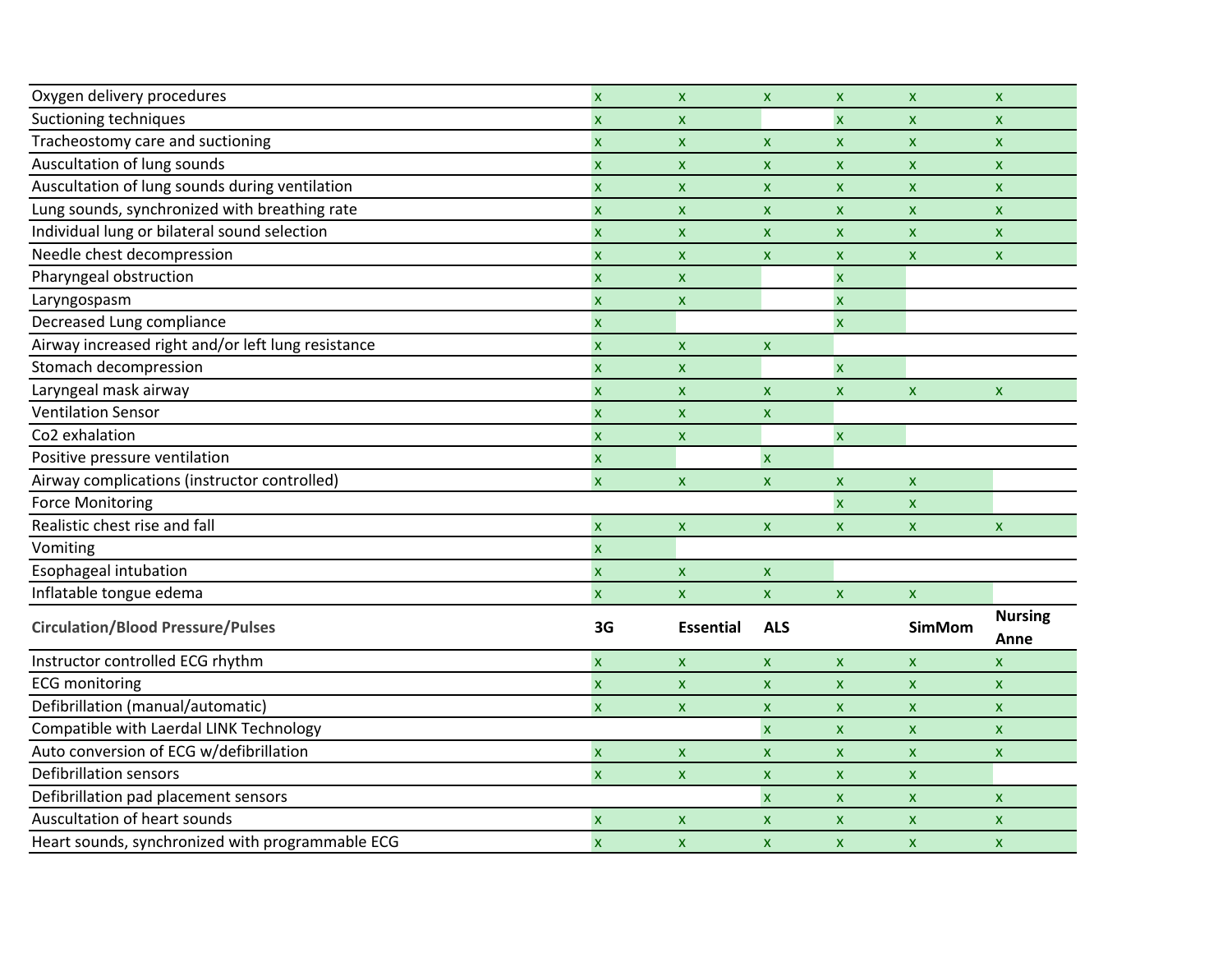| Cyanose                                             |                           |                           | $\pmb{\times}$            |                    |                           |                           |
|-----------------------------------------------------|---------------------------|---------------------------|---------------------------|--------------------|---------------------------|---------------------------|
| Convulsions / Seizure                               | $\overline{\mathbf{x}}$   |                           |                           |                    | $\overline{\mathsf{x}}$   |                           |
| Pacing                                              | $\boldsymbol{\mathsf{x}}$ | $\mathsf{x}$              | $\boldsymbol{\mathsf{x}}$ | $\mathsf{x}$       | $\mathsf{x}$              |                           |
| Optimized for ShockLInk                             |                           |                           | $\pmb{\mathsf{x}}$        | $\mathsf{x}$       |                           | $\pmb{\mathsf{x}}$        |
| Adjustable pulse strength                           | $\boldsymbol{\mathsf{X}}$ | $\boldsymbol{\mathsf{x}}$ | $\mathsf{x}$              | X.                 | $\mathsf{x}$              | $\mathsf{x}$              |
| Adjustable heart rate                               | $\pmb{\mathsf{X}}$        | $\boldsymbol{\mathsf{x}}$ | X                         | X.                 | X                         | $\boldsymbol{\mathsf{x}}$ |
| Automatic carotid pulse (electronic pulses)         | $\mathsf{x}$              | $\mathsf{x}$              | $\mathsf{x}$              | $\mathsf{x}$       | <b>X</b>                  | $\mathsf{x}$              |
| Synchronized (w/ECG)                                | $\mathsf{x}$              | X                         | X                         | X.                 | X                         | $\mathsf{x}$              |
| Carotid pulse during compressions                   | $\boldsymbol{\mathsf{X}}$ | $\boldsymbol{\mathsf{x}}$ | X                         | $\mathsf{x}$       |                           | $\pmb{\times}$            |
| Carotid pulse check sensors                         | $\boldsymbol{\mathsf{x}}$ | X                         | X                         | X                  | $\mathsf{x}$              | $\mathsf{x}$              |
| <b>Brachial pulses</b>                              | $\boldsymbol{\mathsf{x}}$ | X                         |                           | $\pmb{\mathsf{X}}$ | $\mathsf{x}$              | $\pmb{\mathsf{X}}$        |
| Pulses only active when palpated                    | $\boldsymbol{\mathsf{X}}$ | $\pmb{\mathsf{x}}$        | X                         | <b>X</b>           | $\mathsf{x}$              | $\mathsf{X}$              |
| Pulse strengths dependent on blood pressure         | $\pmb{\mathsf{X}}$        | $\boldsymbol{\mathsf{x}}$ | $\pmb{\times}$            | $\mathsf{x}$       | $\mathsf X$               | $\mathsf{x}$              |
| Adjustable bp levels (systolic/diastolic)           | $\boldsymbol{\mathsf{X}}$ | $\boldsymbol{\mathsf{x}}$ | X                         | X                  | <b>X</b>                  | $\mathsf{x}$              |
| Blood pressure auscultation                         | $\mathsf{x}$              | $\boldsymbol{\mathsf{x}}$ | X                         | X                  | <b>X</b>                  | $\mathsf{x}$              |
| Korotkoff Sounds, synchronized with ECG             | $\boldsymbol{\mathsf{x}}$ | $\boldsymbol{\mathsf{x}}$ | X                         | <b>X</b>           | X.                        | $\mathsf{x}$              |
| Auscultative gap, with on/off feature               | $\boldsymbol{\mathsf{X}}$ | X                         | X                         | $\mathsf{x}$       | $\mathsf{x}$              | $\boldsymbol{\mathsf{x}}$ |
| Blood pressure / pulses                             | $\boldsymbol{\mathsf{x}}$ | X                         | $\boldsymbol{\mathsf{x}}$ | $\mathsf{x}$       | <b>X</b>                  | $\mathsf{x}$              |
| Pulse oxymeter                                      | $\boldsymbol{\mathsf{x}}$ | $\pmb{\mathsf{x}}$        | X                         | X                  |                           |                           |
| Bilateral femoral, left radial and brachial pulses  | $\pmb{\mathsf{x}}$        | $\pmb{\mathsf{x}}$        |                           | $\pmb{\mathsf{X}}$ |                           |                           |
| Bilateral femoral and left radial pulses            |                           |                           | $\boldsymbol{\mathsf{x}}$ |                    |                           |                           |
| Bilateral Femoral pulse (electronic)                |                           |                           |                           |                    |                           | $\pmb{\times}$            |
| Bilateral Dorsalis pedis (pedal) pulse (electronic) |                           |                           |                           |                    |                           | $\boldsymbol{\mathsf{x}}$ |
| Bilateral Radial pulse (electronic)                 |                           |                           |                           |                    |                           | $\mathsf{x}$              |
| Catheterization                                     | 3G                        | <b>Essential</b>          | <b>ALS</b>                |                    | <b>SimMom</b>             | <b>Nursing</b>            |
|                                                     |                           |                           |                           |                    |                           | Anne                      |
| Complete urinary catheterization with fluid         | $\mathsf{x}$              | <b>X</b>                  |                           | $\mathsf{x}$       | $\mathsf{X}$              | $\mathsf{x}$              |
| Complete urinary catheterization without fluid      |                           |                           | $\boldsymbol{\mathsf{x}}$ |                    |                           |                           |
| Instillation                                        |                           |                           |                           |                    | $\boldsymbol{\mathsf{x}}$ |                           |
| <b>Breathing</b>                                    | 3G                        | <b>Essential</b>          | <b>ALS</b>                |                    | <b>SimMom</b>             | <b>Nursing</b>            |
|                                                     |                           |                           |                           |                    |                           | Anne                      |
| Spontaneous breathing w/o external compressor       | $\boldsymbol{\mathsf{x}}$ | X                         | X                         |                    |                           | $\boldsymbol{\mathsf{x}}$ |
| Spontaneous breathing with external compressor      |                           |                           |                           | $\mathsf{x}$       | $\mathsf{x}$              |                           |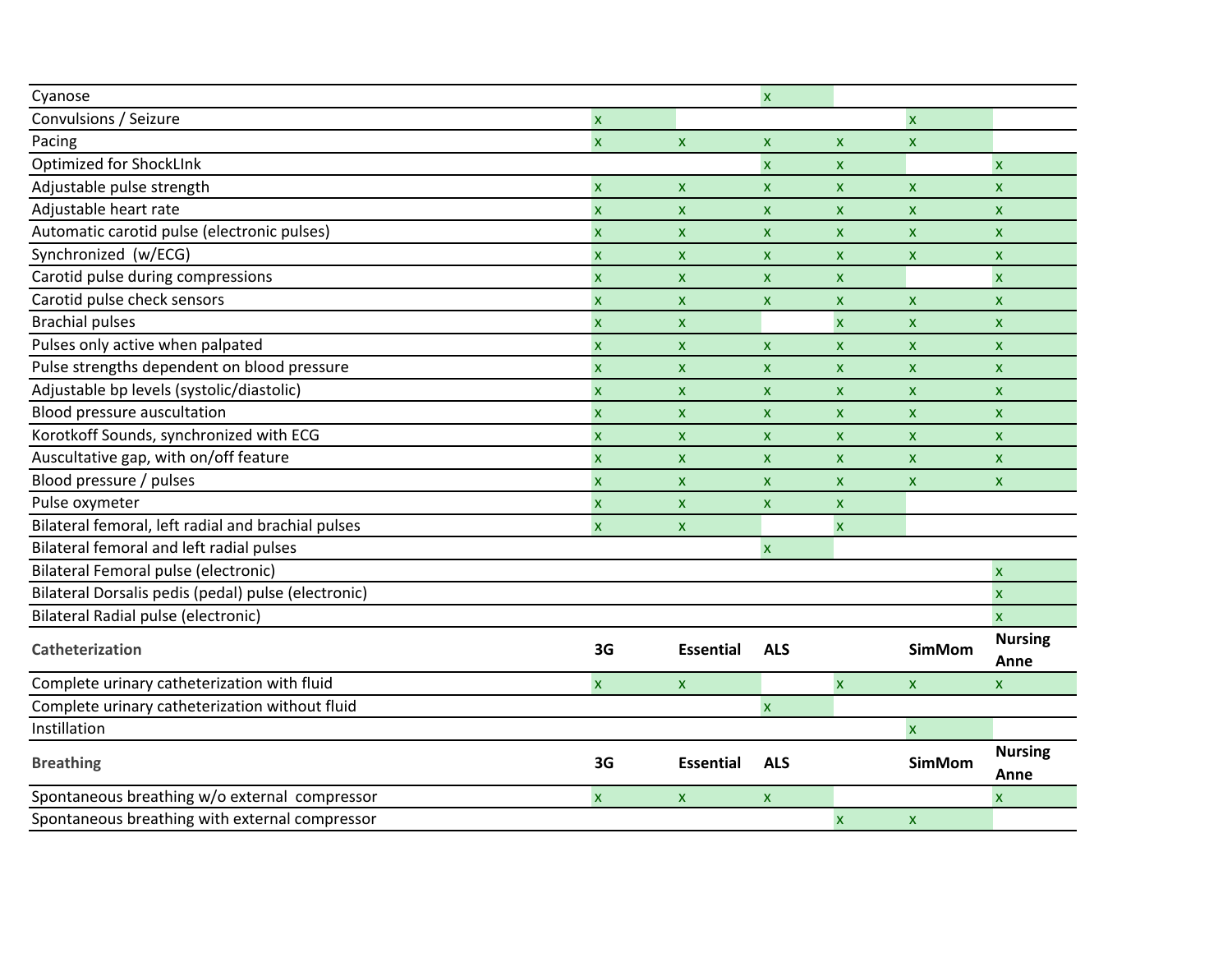| Circulatory skills and IV drug administration                      | 3G                        | <b>Essential</b>          | <b>ALS</b>                |                           | <b>SimMom</b>             | <b>Nursing</b><br>Anne    |
|--------------------------------------------------------------------|---------------------------|---------------------------|---------------------------|---------------------------|---------------------------|---------------------------|
| <b>IM Injections</b>                                               | $\mathsf{x}$              | $\boldsymbol{\mathsf{x}}$ |                           | $\pmb{\times}$            | $\mathsf{x}$              | $\boldsymbol{\mathsf{x}}$ |
| IM Injections in right Musculus Gluteus Maximux only               |                           |                           | $\boldsymbol{\mathsf{x}}$ |                           |                           |                           |
| Volume infusion                                                    | $\overline{\mathsf{x}}$   | $\boldsymbol{\mathsf{x}}$ | $\boldsymbol{\mathsf{x}}$ | $\boldsymbol{\mathsf{x}}$ | $\boldsymbol{\mathsf{x}}$ | X                         |
| Realistic flashback                                                | $\overline{\mathsf{x}}$   | $\boldsymbol{\mathsf{x}}$ |                           | $\overline{\mathsf{x}}$   |                           |                           |
| IV insertion                                                       | $\pmb{\mathsf{X}}$        | $\boldsymbol{\mathsf{x}}$ | $\boldsymbol{\mathsf{x}}$ | x                         |                           |                           |
| IO insertion                                                       | $\overline{\mathbf{x}}$   | $\boldsymbol{\mathsf{x}}$ | $\boldsymbol{\mathsf{x}}$ |                           |                           |                           |
| Pre-ported bilateral IV access                                     |                           |                           |                           |                           | $\overline{\mathsf{x}}$   | $\pmb{\times}$            |
| Central catheters - insertion, securing, dressing, and maintenance |                           |                           |                           |                           |                           | $\overline{\mathsf{x}}$   |
| Subcutaneous heparin and insulin injection - abdominal             |                           |                           |                           |                           |                           | $\boldsymbol{\mathsf{x}}$ |
| Central line fluid infusion                                        |                           |                           |                           |                           |                           | $\overline{\mathsf{x}}$   |
| <b>CPR</b>                                                         | 3G                        | <b>Essential</b>          | <b>ALS</b>                | <b>Classic</b>            | <b>SimMom</b>             | <b>Nursing</b><br>Anne    |
| <b>Anatomical landmarks</b>                                        | $\overline{\mathsf{x}}$   | $\boldsymbol{\mathsf{x}}$ | $\boldsymbol{\mathsf{x}}$ | $\mathsf{x}$              | $\mathsf{x}$              | $\pmb{\times}$            |
| Head tilt/chin lift sensors                                        | $\overline{\mathsf{x}}$   | $\pmb{\mathsf{X}}$        | $\boldsymbol{\mathsf{x}}$ | $\pmb{\mathsf{x}}$        | $\mathsf{x}$              |                           |
| Ventilation with bag-valve-mask                                    | $\overline{\mathsf{x}}$   | $\boldsymbol{\mathsf{x}}$ | $\boldsymbol{\mathsf{x}}$ | $\pmb{\mathsf{x}}$        | $\mathsf{x}$              | $\pmb{\times}$            |
| Ventilation measurement and feedback                               | $\overline{\mathsf{x}}$   | $\boldsymbol{\mathsf{x}}$ | $\boldsymbol{\mathsf{x}}$ |                           |                           |                           |
| <b>Chest compressions</b>                                          | X                         | $\boldsymbol{\mathsf{x}}$ | $\pmb{\times}$            | $\pmb{\mathsf{x}}$        | $\pmb{\mathsf{x}}$        | $\pmb{\times}$            |
| Abdominal thrust                                                   | $\overline{\mathsf{x}}$   | $\boldsymbol{\mathsf{x}}$ | $\boldsymbol{\mathsf{x}}$ |                           | $\overline{\mathsf{x}}$   |                           |
| Compression measurement and feedback                               | $\overline{\mathbf{x}}$   | $\boldsymbol{\mathsf{x}}$ | $\boldsymbol{\mathsf{x}}$ |                           |                           |                           |
| <b>Detailed CPR evaluation</b>                                     | $\mathsf{x}$              | $\boldsymbol{\mathsf{x}}$ | $\boldsymbol{\mathsf{x}}$ |                           |                           |                           |
| Compression counter                                                | $\pmb{\mathsf{X}}$        |                           | $\pmb{\mathsf{x}}$        |                           |                           |                           |
| Complete release feedback                                          | $\overline{\mathsf{x}}$   |                           | $\pmb{\times}$            |                           |                           |                           |
| Gastrointestinal                                                   | 3G                        | <b>Essential</b>          | <b>ALS</b>                | <b>Classic</b>            | <b>SimMom</b>             | <b>Nursing</b><br>Anne    |
| Indpendent stomach                                                 |                           |                           |                           |                           |                           | $\boldsymbol{\mathsf{x}}$ |
| NG Tubes - insertion, care, removal                                |                           |                           |                           | $\boldsymbol{\mathsf{x}}$ |                           | $\mathsf{x}$              |
| Gastric lavage and gavage                                          |                           |                           |                           |                           |                           | $\boldsymbol{\mathsf{x}}$ |
| Gastrostomy tube - placement and care                              |                           |                           |                           |                           |                           | $\overline{\mathsf{x}}$   |
| Nasoenteric and esophageal tubes - insertion, care, and removal    | $\overline{\mathbf{x}}$   | $\boldsymbol{\mathsf{x}}$ | $\boldsymbol{\mathsf{x}}$ | $\pmb{\mathsf{X}}$        |                           | $\boldsymbol{\mathsf{x}}$ |
| Feeding tubes - insertion and removal                              |                           |                           |                           | $\boldsymbol{\mathsf{x}}$ |                           | $\overline{\mathsf{x}}$   |
| Auscultation of bowel sounds - normal / abnormal                   | $\boldsymbol{\mathsf{x}}$ | $\boldsymbol{\mathsf{x}}$ |                           | $\boldsymbol{\mathsf{x}}$ |                           | $\boldsymbol{\mathsf{x}}$ |
| Colostomy irrigation                                               |                           |                           |                           |                           |                           | $\boldsymbol{\mathsf{x}}$ |